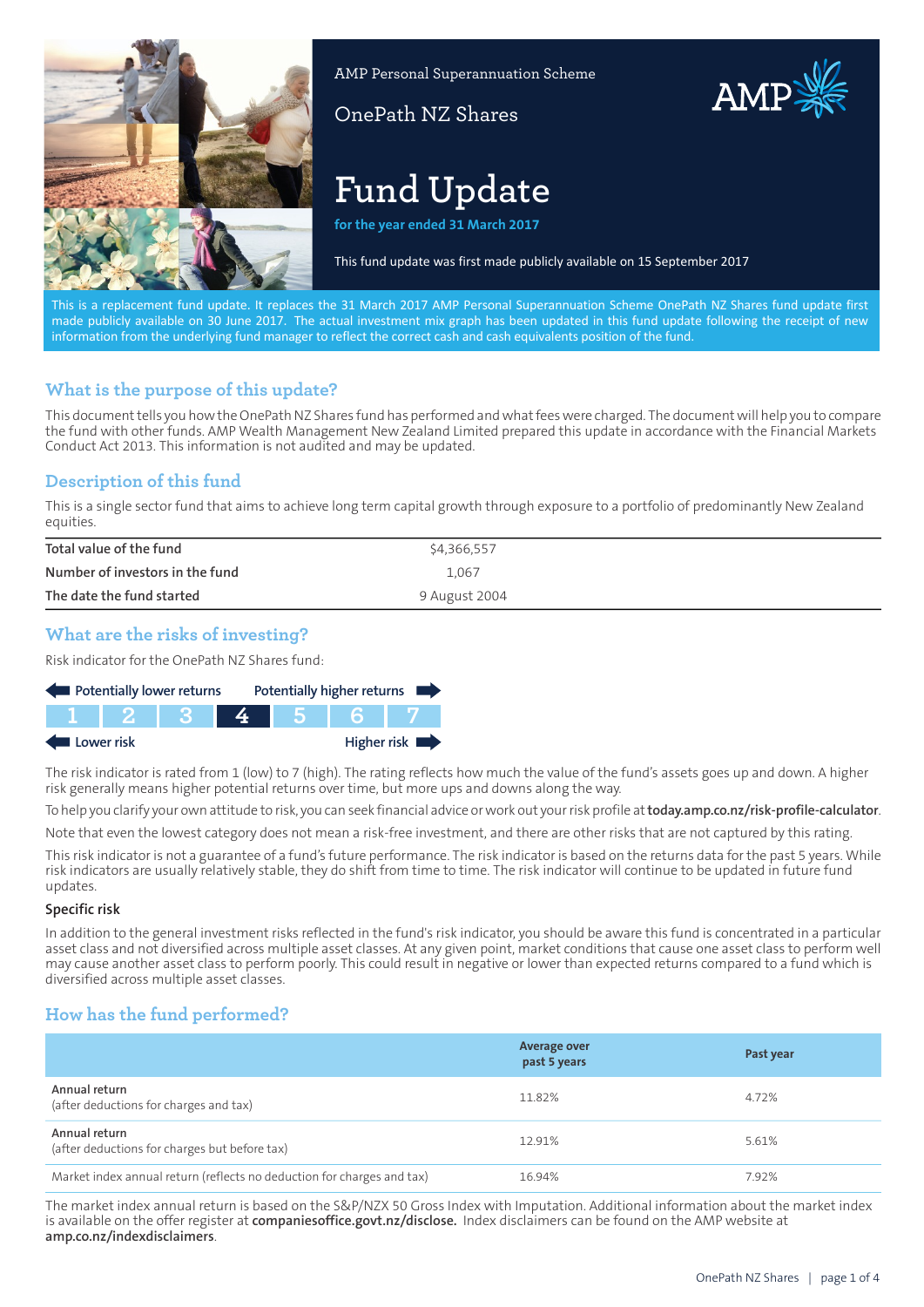#### **Annual return graph**



This shows the return after fund charges and tax for each of the last 10 years ending 31 March. The last bar shows the average annual return for the last 10 years, up to 31 March 2017.

**Important:** This does not tell you how the fund will perform in the future.

## **What fees are investors charged?**

Investors in the OnePath NZ Shares fund are charged fund charges. In the year to 31 March 2017 these were:

|                                             | % net asset value                                                        |
|---------------------------------------------|--------------------------------------------------------------------------|
| Total fund charges                          | 1.76%                                                                    |
| Which are made up of -                      |                                                                          |
| Total management and administration charges | 1.76%                                                                    |
| Including -                                 |                                                                          |
| Manager's basic fee                         | 1.45%                                                                    |
| Other management and administration charges | 0.31%                                                                    |
| Total performance-based fees                | $0.00\%$                                                                 |
| <b>Other charges</b>                        | Dollar amount per investor or description<br>of how charge is calculated |
| <b>NIL</b>                                  |                                                                          |

Investors may also be charged individual action fees for specific actions or decisions (for example, for withdrawing from or switching funds). Small differences in fees and charges can have a big impact on your investment over the long term.

### **Example of how this applies to an investor**

Craig had \$10,000 in the fund at the start of the year and did not make any further contributions. At the end of the year, Craig received a return after fund charges were deducted of \$472.00 (that is 4.72% of his initial \$10,000). Craig also paid \$0.00 in other charges. This gives Craig a total return after tax of \$472.00 for the year.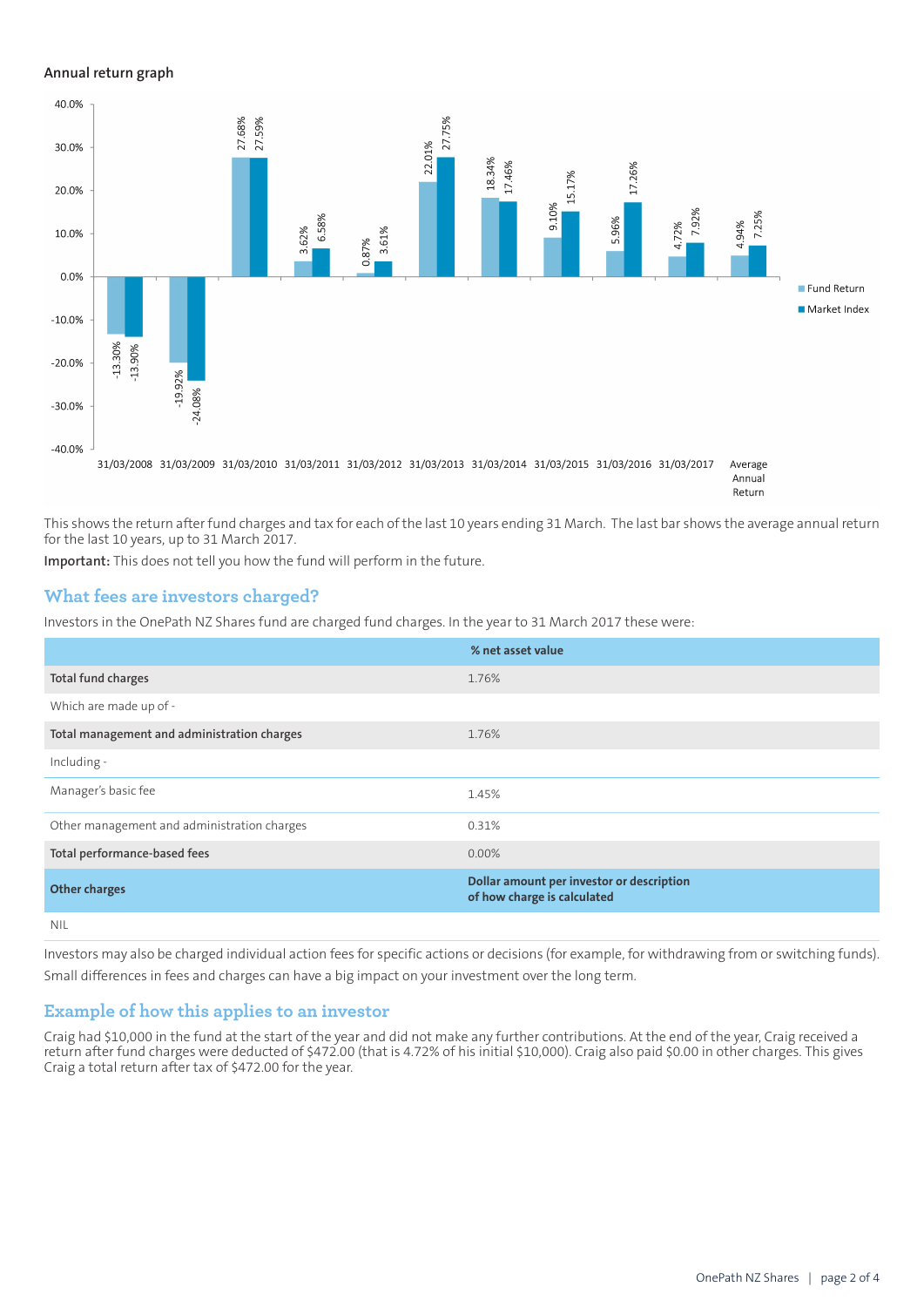## **What does the fund invest in?**

## **Actual investment mix<sup>1</sup>**

This shows the types of assets that the fund invests in.



#### **Target investment mix**

This shows the mix of assets that the fund generally intends to invest in.

| <b>Asset Type</b>            | <b>Allocation</b> |
|------------------------------|-------------------|
| Cash and cash equivalents    | 0.00%             |
| New Zealand fixed interest   | $0.00\%$          |
| International fixed interest | 0.00%             |
| Australasian equities        | 100.00%           |
| International equities       | 0.00%             |
| Listed property              | 0.00%             |
| Unlisted property            | 0.00%             |
| Commodities                  | 0.00%             |
| Other                        | 0.00%             |

## **Top 10 investments<sup>1</sup>**

|                | <b>Name</b>                         | Percentage<br>of fund<br>net assets | <b>Asset Type</b>     | <b>Country</b> | <b>Credit rating</b><br>(if applicable) |
|----------------|-------------------------------------|-------------------------------------|-----------------------|----------------|-----------------------------------------|
| $\mathbf{1}$   | ANZ Wholesale Equity Selection Fund | 100.00%                             | Australasian equities | New Zealand    | N/A                                     |
| $\overline{2}$ | $\overline{\phantom{a}}$            | $\sim$                              | $\sim$                | $\sim$         | $\overline{\phantom{a}}$                |
| 3              | $\sim$                              | $\sim$                              | $\sim$                | $\sim$         | $\overline{\phantom{a}}$                |
| $\overline{4}$ | $\sim$                              | $\sim$                              | $\sim$                | $\sim$         | $\sim$                                  |
| 5              | $\sim$                              | $\overline{\phantom{a}}$            | $\sim$                | $\sim$         | $\overline{\phantom{a}}$                |
| 6              | $\sim$                              | $\sim$                              | $\sim$                | $\sim$         | $\sim$                                  |
| $7^{\circ}$    | $\sim$                              | $\sim$                              | $\sim$                | $\sim$         | $\sim$                                  |
| 8              | $\sim$                              | $\sim$                              | $\sim$                | $\sim$         | $\overline{\phantom{a}}$                |
| $\mathcal{Q}$  | $\sim$                              | $\sim$                              | $\sim$                | $\sim$         | $\sim$                                  |
| 10             | $\sim$                              | $\sim$                              | $\sim$                | $\sim$         | $\sim$                                  |

The top 10 investments make up 100.00% of the fund.